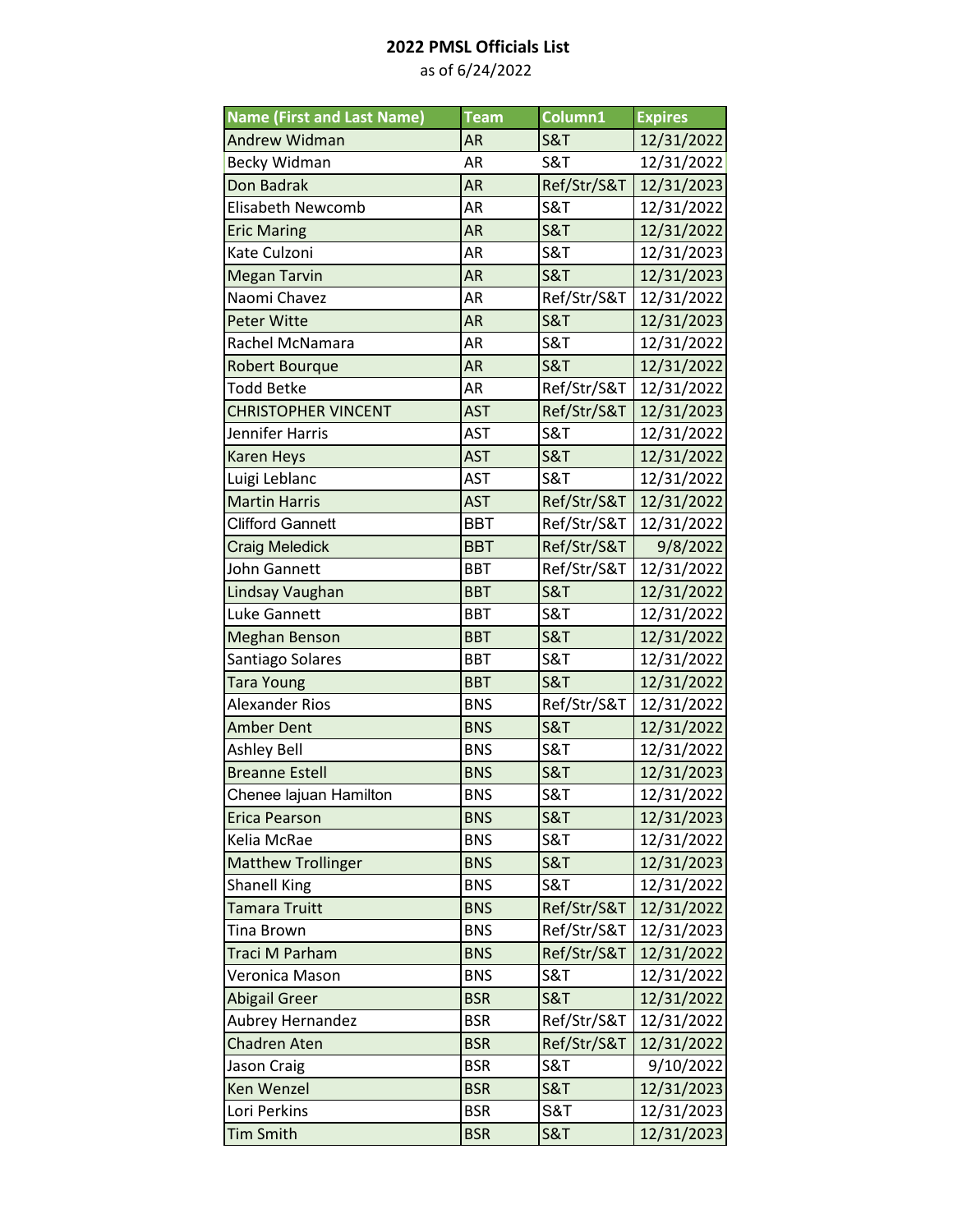| <b>Name (First and Last Name)</b> | <b>Team</b> | Column1        | <b>Expires</b> |
|-----------------------------------|-------------|----------------|----------------|
| <b>Constance Abercrombie</b>      | <b>BWS</b>  | <b>S&amp;T</b> | 12/31/2022     |
| <b>Danielle Hatchell</b>          | <b>BWS</b>  | Ref/Str/S&T    | 12/31/2022     |
| Darryl Oden                       | <b>BWS</b>  | <b>S&amp;T</b> | 12/31/2022     |
| <b>Gale Reynolds</b>              | <b>BWS</b>  | <b>S&amp;T</b> | 12/31/2023     |
| george hatchell                   | <b>BWS</b>  | Ref/Str/S&T    | 12/31/2022     |
| <b>John Gastright</b>             | <b>BWS</b>  | <b>S&amp;T</b> | 12/31/2022     |
| Kendra Gastright                  | <b>BWS</b>  | Ref/Str/S&T    | 12/31/2022     |
| Claudia M Kaufman                 | <b>CSR</b>  | <b>S&amp;T</b> | 12/31/2022     |
| <b>Craig Childers</b>             | <b>CSR</b>  | Ref/Str/S&T    | 12/31/2022     |
| <b>Joshua Stallings</b>           | <b>CSR</b>  | <b>S&amp;T</b> | 12/31/2022     |
| Judith Williams                   | <b>CSR</b>  | <b>S&amp;T</b> | 12/31/2022     |
| Kristin Henrikson                 | <b>CSR</b>  | Ref/Str/S&T    | 12/31/2022     |
| <b>Mark Morton</b>                | <b>CSR</b>  | <b>S&amp;T</b> | 12/31/2022     |
| <b>Peter Mott</b>                 | <b>CSR</b>  | Ref/Str/S&T    | 12/31/2022     |
| Sheila Samaddar                   | <b>CSR</b>  | <b>S&amp;T</b> | 12/31/2022     |
| <b>Booker Griffin</b>             | <b>FW</b>   | <b>S&amp;T</b> | 12/31/2023     |
| Joseph W Johnson                  | <b>FW</b>   | Ref/Str/S&T    | 12/31/2022     |
| <b>Lawrence Shinn</b>             | <b>FW</b>   | <b>S&amp;T</b> | 12/31/2023     |
| <b>Michael Conners</b>            | <b>FW</b>   | <b>S&amp;T</b> | 12/31/2022     |
| Regan Lachut Blomshield           | <b>FW</b>   | <b>S&amp;T</b> | 12/31/2022     |
| <b>David Downs</b>                | <b>GM</b>   | Ref/Str/S&T    | 12/31/2023     |
| George Tehan                      | <b>GM</b>   | <b>S&amp;T</b> | 12/31/2022     |
| Gillian Coppock                   | GM          | <b>S&amp;T</b> | 12/31/2022     |
| Ilona Horchler                    | <b>GM</b>   | <b>S&amp;T</b> | 12/31/2022     |
| Jennifer Mullinax                 | <b>GM</b>   | <b>S&amp;T</b> | 12/31/2023     |
| <b>Karen Knee</b>                 | <b>GM</b>   | <b>S&amp;T</b> | 12/31/2023     |
| Laura Hebert                      | <b>GM</b>   | <b>S&amp;T</b> | 12/31/2022     |
| Lee Nickel                        | <b>GM</b>   | Ref/Str/S&T    | 12/31/2023     |
| Marc Swisdak                      | <b>GM</b>   | Ref/Str/S&T    | 12/31/2023     |
| Monica Jerbi                      | <b>GM</b>   | <b>S&amp;T</b> | 12/31/2022     |
| Scott Jackson                     | GM          | Ref/Str/S&T    | 12/31/2023     |
| Tassia Prosper                    | <b>GM</b>   | <b>S&amp;T</b> | 12/31/2022     |
| Tris West                         | GM          | S&T            | 12/31/2023     |
| <b>Bob Walsh</b>                  | GM/PGC      | Ref/Str/S&T    | 12/31/2022     |
| David Chang                       | GV          | <b>S&amp;T</b> | 12/31/2022     |
| Guohui Wang                       | GV          | Ref/Str/S&T    | 12/31/2022     |
| Hope Oehler                       | GV          | Ref/Str/S&T    | 12/30/2022     |
| <b>Juan Cruz</b>                  | GV          | <b>S&amp;T</b> | 10/6/2022      |
| Linda Tucker                      | GV          | Ref/Str/S&T    | 12/31/2023     |
| Lynne Gerlach                     | GV          | Ref/Str/S&T    | 12/31/2022     |
| Xu Yang                           | GV          | <b>S&amp;T</b> | 12/31/2023     |
| <b>Yong Chen</b>                  | GV          | <b>S&amp;T</b> | 12/31/2022     |
| Bryan Milani                      | <b>HCC</b>  | <b>S&amp;T</b> | 9/23/2022      |
| Carrie Holt                       | <b>HCC</b>  | Ref/Str/S&T    | 12/31/2022     |
| Chris Peterson                    | <b>HCC</b>  | S&T            | 12/31/2022     |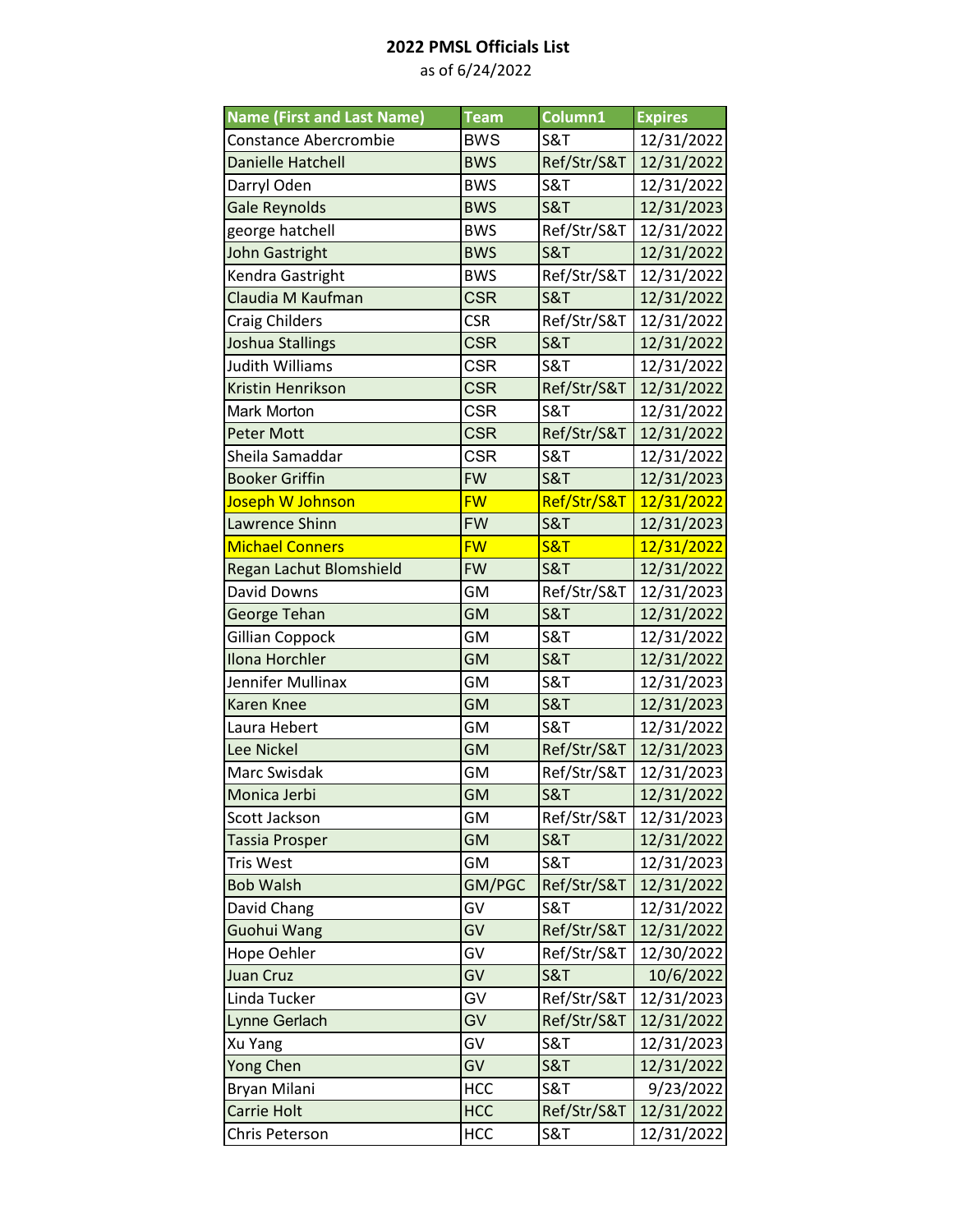| <b>Name (First and Last Name)</b>    | <b>Team</b> | Column1        | <b>Expires</b> |
|--------------------------------------|-------------|----------------|----------------|
| Dan Donnick                          | <b>HCC</b>  | Ref/Str/S&T    | 12/31/2022     |
| <b>Erin Sellers</b>                  | <b>HCC</b>  | <b>S&amp;T</b> | 9/27/2022      |
| <b>Kyle Russell</b>                  | <b>HCC</b>  | <b>S&amp;T</b> | 12/31/2022     |
| Le Dang                              | <b>HCC</b>  | <b>S&amp;T</b> | 12/31/2022     |
| Lee Hayes                            | <b>HCC</b>  | <b>S&amp;T</b> | 12/31/2022     |
| Melissa Milani                       | <b>HCC</b>  | Ref/Str/S&T    | 12/31/2022     |
| <b>Sean Pearson</b>                  | <b>HCC</b>  | Ref/Str/S&T    | 12/31/2022     |
| Teri Hupert                          | <b>HCC</b>  | <b>S&amp;T</b> | 12/31/2022     |
| Andrew Isreal                        | <b>IH</b>   | <b>S&amp;T</b> | 12/31/2022     |
| Chip Murphy                          | IH          | Ref/Str/S&T    | 12/31/2022     |
| Fernando Quijano                     | <b>IH</b>   | <b>S&amp;T</b> | 12/31/2023     |
| Kelly Walter                         | IH          | <b>S&amp;T</b> | 12/31/2023     |
| Lisa Alvey                           | <b>IH</b>   | Ref/Str/S&T    | 12/31/2022     |
| <b>Nelson Reginald</b>               | <b>IH</b>   | <b>S&amp;T</b> | 12/31/2023     |
| <b>Paul Vanasse</b>                  | <b>IH</b>   | Ref/Str/S&T    | 12/31/2022     |
| Sandy Garrity                        | IH          | <b>S&amp;T</b> | 12/31/2022     |
| <b>Tammy Gross</b>                   | <b>IH</b>   | <b>S&amp;T</b> | 12/31/2022     |
| William McConnell                    | IH          | <b>S&amp;T</b> | 12/31/2022     |
| william mcconnell                    | <b>IH</b>   | Ref/Str/S&T    | 12/31/2023     |
| Alex Mudd                            | <b>KLS</b>  | <b>S&amp;T</b> | 12/31/2022     |
| <b>Caren Gallaudet</b>               | <b>KLS</b>  | Ref/Str/S&T    | 12/31/2022     |
| Jennifer Schatz                      | <b>KLS</b>  | <b>S&amp;T</b> | 12/31/2022     |
| <b>Charmaine Wilson</b>              | <b>KSC</b>  | <b>S&amp;T</b> | 12/31/2022     |
| Dale Skinner                         | <b>KSC</b>  | Ref/Str/S&T    | 12/31/2022     |
| <b>Eric Toppin</b>                   | <b>KSC</b>  | Ref/Str/S&T    | 12/31/2022     |
| Eric Toppin                          | <b>KSC</b>  | S&T            | 12/31/2023     |
| <b>Ernesto Evans</b>                 | <b>KSC</b>  | Ref/Str/S&T    | 12/31/2023     |
| Jarid Smith                          | <b>KSC</b>  | Ref/Str/S&T    | 12/31/2023     |
| <b>Kelley Dorsett</b>                | <b>KSC</b>  | <b>S&amp;T</b> | 12/31/2022     |
| <b>Montserrat Malmierca</b>          | <b>KSC</b>  | <b>S&amp;T</b> | 12/31/2023     |
| <b>Montserrat Malmierca-Borrallo</b> | <b>KSC</b>  | Ref/Str/S&T    | 12/31/2022     |
| <b>Andrew Bouie</b>                  | LC          | Ref/Str/S&T    | 12/31/2022     |
| Eanna Hehir Keys                     | LC          | Ref/Str/S&T    | 12/31/2022     |
| James Castonguay                     | LC          | Ref/Str/S&T    | 12/31/2023     |
| <b>Kelly Basili</b>                  | LC          | <b>S&amp;T</b> | 12/31/2022     |
| Khoa Bui                             | LC          | <b>S&amp;T</b> | 12/31/2022     |
| <b>Marcia Dietz</b>                  | LC          | Ref/Str/S&T    | 12/31/2022     |
| Matt McGhie                          | LC          | <b>S&amp;T</b> | 12/31/2022     |
| matthew f whelan                     | LC          | <b>S&amp;T</b> | 12/31/2022     |
| Susie Hehir-Keys                     | LC          | Ref/Str/S&T    | 12/31/2022     |
| <b>Aidan Shearin-Myers</b>           | <b>MC</b>   | <b>S&amp;T</b> | 12/31/2023     |
| <b>Anthony Darif</b>                 | MC          | <b>S&amp;T</b> | 12/31/2023     |
| <b>Felipe Arzayus</b>                | <b>MC</b>   | <b>S&amp;T</b> | 12/31/2022     |
| Glen Jackson                         | MC          | S&T            | 12/31/2022     |
| Lourdes Acosta                       | <b>MC</b>   | <b>S&amp;T</b> | 12/31/2023     |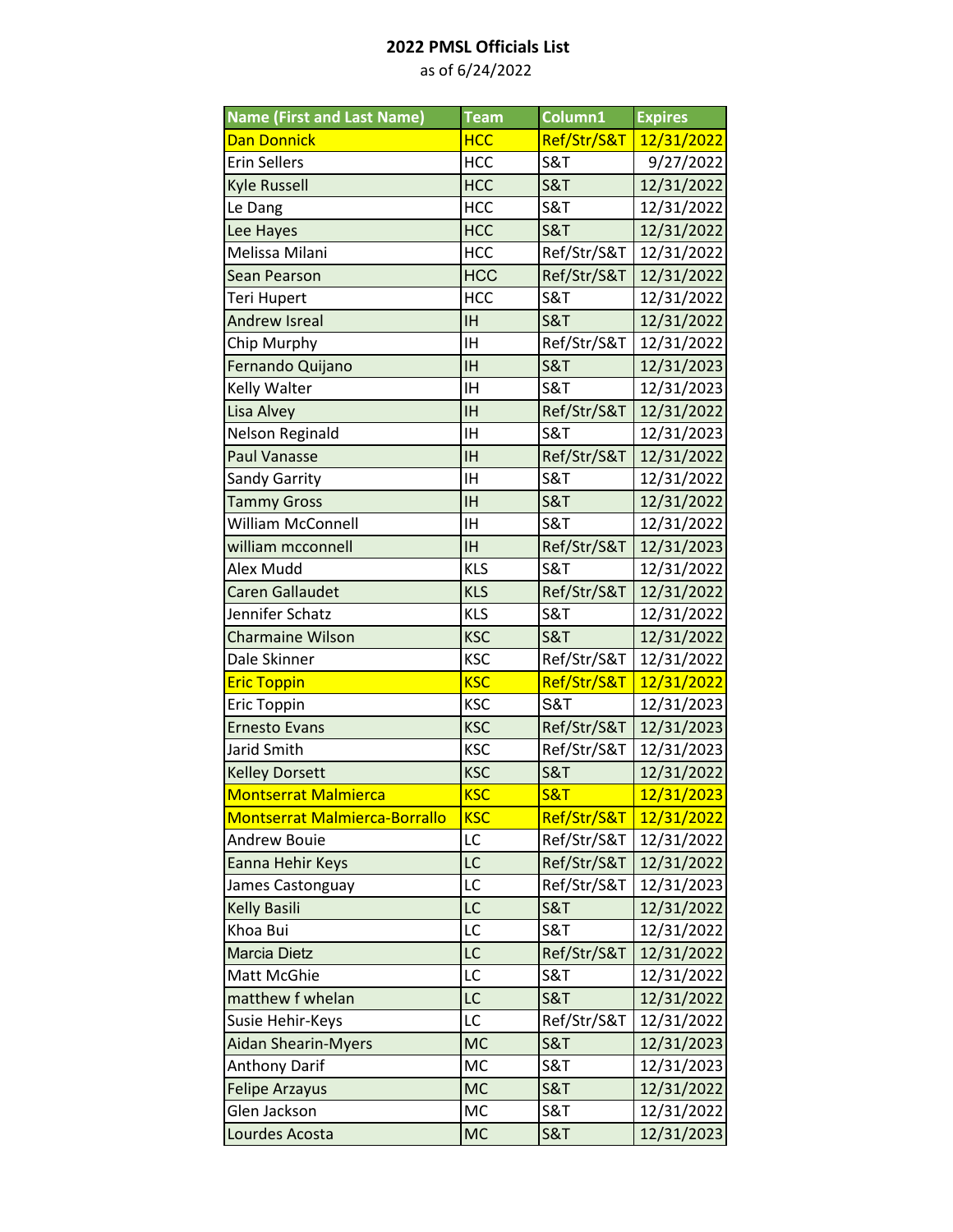| <b>Name (First and Last Name)</b> | <b>Team</b> | Column1        | <b>Expires</b> |
|-----------------------------------|-------------|----------------|----------------|
| Marie Gatti                       | <b>MC</b>   | <b>S&amp;T</b> | 12/31/2022     |
| <b>Paul COLLMAN</b>               | <b>MC</b>   | Ref/Str/S&T    | 12/31/2022     |
| Ron Hong                          | <b>MC</b>   | Ref/Str/S&T    | 12/31/2023     |
| <b>Scott Myers</b>                | <b>MC</b>   | Ref/Str/S&T    | 12/31/2023     |
| Bani Bajaj                        | <b>MVP</b>  | <b>S&amp;T</b> | 12/31/2022     |
| Christopher Egan                  | <b>MVP</b>  | <b>S&amp;T</b> | 11/22/2022     |
| Matt Alpert                       | <b>MVP</b>  | <b>S&amp;T</b> | 12/31/2023     |
| <b>Megan LaBelle</b>              | <b>MVP</b>  | Ref/Str/S&T    | 12/31/2022     |
| Mitch Marchand                    | <b>MVP</b>  | Ref/Str/S&T    | 12/31/2022     |
| <b>Natalie Alpert</b>             | <b>MVP</b>  | <b>S&amp;T</b> | 12/31/2023     |
| Carolyn Lemm Espinoza             | <b>NCR</b>  | <b>S&amp;T</b> | 12/31/2023     |
| <b>Jason Willis</b>               | <b>NCR</b>  | Ref/Str/S&T    | 12/31/2022     |
| Rebecca Bailey                    | <b>NCR</b>  | <b>S&amp;T</b> | 12/31/2022     |
| Teko Foly                         | <b>NCR</b>  | Ref/Str/S&T    | 12/31/2022     |
| <b>Andres Sandin</b>              | <b>NR</b>   | <b>S&amp;T</b> | 12/31/2022     |
| <b>Brian Byrd</b>                 | <b>NR</b>   | S&T            | 12/31/2023     |
| Carol J Holland                   | <b>NR</b>   | Ref/Str/S&T    | 12/31/2022     |
| <b>Denise Daniels</b>             | <b>NR</b>   | <b>S&amp;T</b> | 12/31/2022     |
| donald vary                       | <b>NR</b>   | <b>S&amp;T</b> | 12/31/2023     |
| Folashade Adeyosoye               | <b>NR</b>   | <b>S&amp;T</b> | 12/31/2022     |
| Glynnis Shane                     | <b>NR</b>   | <b>S&amp;T</b> | 12/31/2022     |
| <b>Jason Arnold</b>               | <b>NR</b>   | Ref/Str/S&T    | 12/31/2023     |
| Martin San Juan                   | <b>NR</b>   | <b>S&amp;T</b> | 12/31/2023     |
| Mykia Baxter                      | <b>NR</b>   | <b>S&amp;T</b> | 12/31/2023     |
| <b>Renee Moore</b>                | <b>NR</b>   | Ref/Str/S&T    | 12/31/2022     |
| <b>Kara Myree</b>                 | OH          | <b>S&amp;T</b> | 12/31/2022     |
| <b>KELLI A MYREE</b>              | OH          | Ref/Str/S&T    | 12/31/2022     |
| <b>Mark Adams</b>                 | OH          | <b>S&amp;T</b> | 12/31/2022     |
| <b>Ryan L Newell</b>              | OH          | Ref/Str/S&T    | 12/31/2022     |
| <b>Aldwyn Hamilton</b>            | <b>PGC</b>  | <b>S&amp;T</b> | 12/31/2023     |
| Anne-Marie Gorman                 | PGC         | Ref/Str/S&T    | 12/31/2022     |
| <b>Colleen Smith</b>              | PGC         | <b>S&amp;T</b> | 12/31/2023     |
| Daniel Blake                      | PGC         | <b>S&amp;T</b> | 12/31/2023     |
| <b>Jake Foley</b>                 | PGC         | Ref/Str/S&T    | 12/31/2023     |
| James F Parsons                   | PGC         | Ref/Str/S&T    | 12/31/2022     |
| Jenna Bishop                      | PGC         | <b>S&amp;T</b> | 12/31/2023     |
| Joyce Cooper                      | PGC         | <b>S&amp;T</b> | 12/31/2023     |
| <b>Mary Lintner</b>               | PGC         | Ref/Str/S&T    | 12/31/2022     |
| Michelle Blake                    | PGC         | <b>S&amp;T</b> | 12/31/2023     |
| Paula Deza                        | <b>PGC</b>  | <b>S&amp;T</b> | 12/31/2022     |
| Stephen O'Shaughnessy             | PGC         | <b>S&amp;T</b> | 12/31/2023     |
| <b>Beth Bacon</b>                 | <b>PGP</b>  | <b>S&amp;T</b> | 12/31/2022     |
| Cathie Faint                      | PGP         | Ref/Str/S&T    | 12/31/2022     |
| <b>Christie Poimboeuf</b>         | <b>PGP</b>  | <b>S&amp;T</b> | 12/31/2022     |
| David Lansing                     | PGP         | S&T            | 12/31/2022     |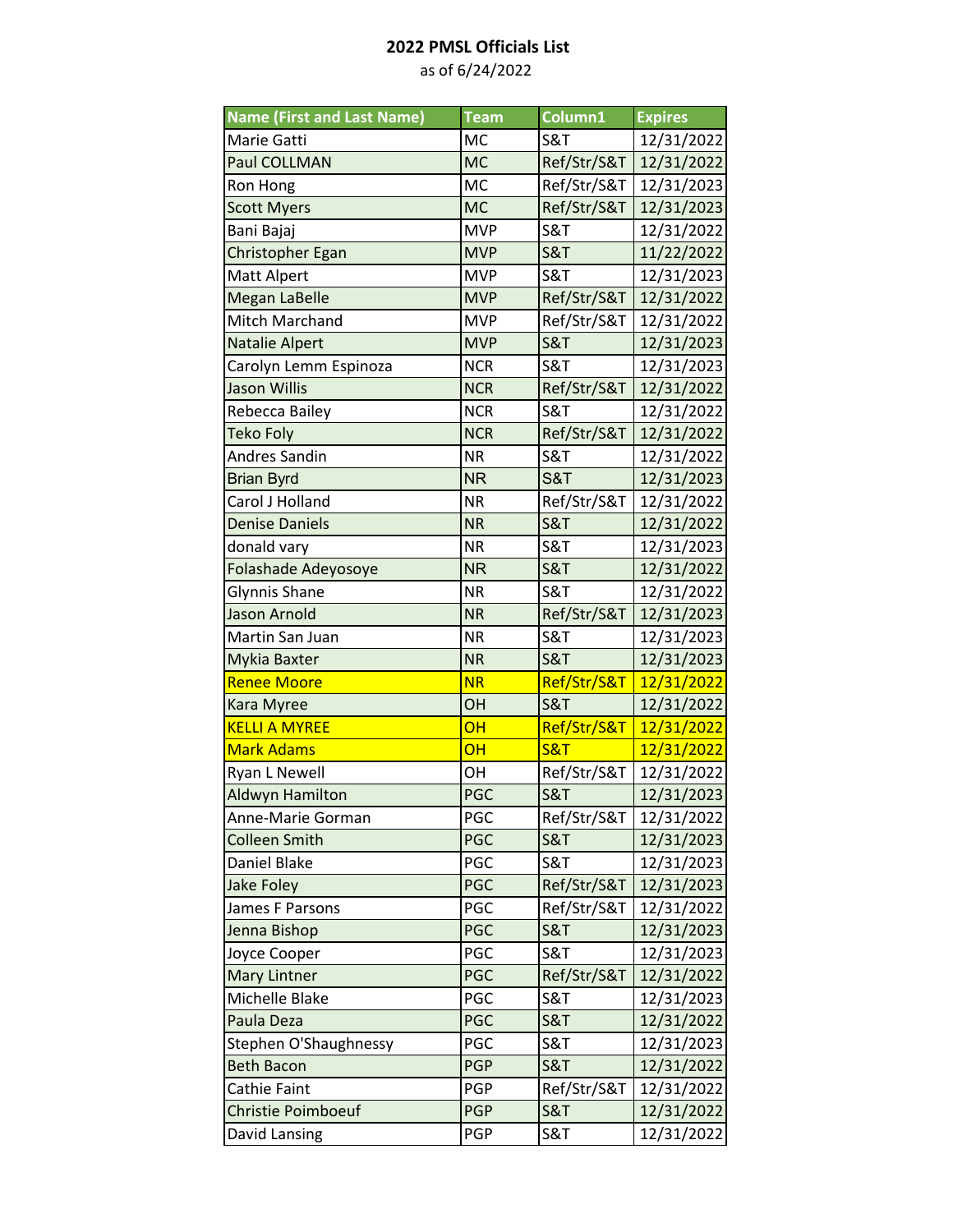| <b>Name (First and Last Name)</b> | <b>Team</b> | Column1        | <b>Expires</b> |
|-----------------------------------|-------------|----------------|----------------|
| <b>Jonathan Moncton</b>           | <b>PGP</b>  | <b>S&amp;T</b> | 12/31/2023     |
| Jonathan Peterson                 | PGP         | <b>S&amp;T</b> | 12/31/2022     |
| Kathleen Britton                  | <b>PGP</b>  | <b>S&amp;T</b> | 12/31/2023     |
| Katie Holloran                    | PGP         | Ref/Str/S&T    | 12/31/2023     |
| Loretta Lynch                     | <b>PGP</b>  | <b>S&amp;T</b> | 12/31/2023     |
| Margaret Graham                   | PGP         | <b>S&amp;T</b> | 12/31/2022     |
| <b>Ryan Hobert</b>                | <b>PGP</b>  | <b>S&amp;T</b> | 12/31/2022     |
| Sergei Mikhailov                  | PGP         | Ref/Str/S&T    | 12/31/2023     |
| <b>Stephanie Lansing</b>          | <b>PGP</b>  | <b>S&amp;T</b> | 12/31/2022     |
| Tony Lin                          | PGP         | <b>S&amp;T</b> | 12/31/2022     |
| Carrieann Petersen                | PPR         | <b>S&amp;T</b> | 12/31/2023     |
| Daniel Werner                     | <b>PPR</b>  | <b>S&amp;T</b> | 12/31/2022     |
| <b>Julian Brown</b>               | PPR         | <b>S&amp;T</b> | 12/31/2023     |
| Kelly Terrell                     | <b>PPR</b>  | <b>S&amp;T</b> | 12/31/2023     |
| Raemeka Mayo                      | PPR         | <b>S&amp;T</b> | 12/31/2022     |
| Rebecca Caudill                   | PPR         | <b>S&amp;T</b> | 12/31/2022     |
| Amanda Housewright                | PR          | Ref/Str/S&T    | 12/31/2022     |
| Colin Duncan                      | PR          | S&T            | 12/31/2022     |
| Dan Holder                        | PR          | Ref/Str/S&T    | 12/31/2022     |
| <b>Karen OConnell</b>             | PR          | <b>S&amp;T</b> | 12/31/2022     |
| <b>Luther Davis</b>               | PR          | Ref/Str/S&T    | 12/31/2023     |
| Rebecca Walawender                | PR          | Ref/Str/S&T    | 12/31/2023     |
| <b>Wendy Harrell</b>              | PR          | <b>S&amp;T</b> | 12/31/2023     |
| Abbas Ghandi                      | <b>RCS</b>  | <b>S&amp;T</b> | 12/31/2023     |
| Dongliang Yang                    | <b>RCS</b>  | <b>S&amp;T</b> | 12/31/2022     |
| Enxu Zhao                         | <b>RCS</b>  | Ref/Str/S&T    | 12/31/2023     |
| Huijun Qiu                        | <b>RCS</b>  | <b>S&amp;T</b> | 12/31/2022     |
| James Liang                       | <b>RCS</b>  | Ref/Str/S&T    | 12/31/2022     |
| Julia Zucco                       | <b>RCS</b>  | <b>S&amp;T</b> | 12/31/2023     |
| <b>Kelly Elkins</b>               | <b>RCS</b>  | Ref/Str/S&T    | 12/31/2022     |
| <b>Kelly Elkins</b>               | <b>RCS</b>  | <b>S&amp;T</b> | 12/31/2023     |
| Monet Lazaga-Lucila               | <b>RCS</b>  | Ref/Str/S&T    | 12/31/2023     |
| Shangdi Mo                        | <b>RCS</b>  | Ref/Str/S&T    | 12/31/2022     |
| Tao Tao                           | <b>RCS</b>  | <b>S&amp;T</b> | 12/31/2022     |
| Yu Wei                            | <b>RCS</b>  | <b>S&amp;T</b> | 12/31/2022     |
| Mariana Zand                      | Retired     | Ref/Str/S&T    | 12/31/2022     |
| <b>Christine France</b>           | <b>RST</b>  | <b>S&amp;T</b> | 12/31/2023     |
| David Monath                      | <b>RST</b>  | Ref/Str/S&T    | 12/31/2023     |
| <b>John Marx</b>                  | <b>RST</b>  | <b>S&amp;T</b> | 12/31/2022     |
| Leanne Wells                      | <b>RST</b>  | S&T            | 12/31/2023     |
| Loren Johnson                     | <b>RST</b>  | <b>S&amp;T</b> | 12/31/2023     |
| Lorne Campbell                    | <b>RST</b>  | S&T            | 12/31/2023     |
| <b>Tony Bonanno</b>               | <b>RST</b>  | Ref/Str/S&T    | 12/31/2023     |
| Amanda Cornaglia                  | SBP         | <b>S&amp;T</b> | 12/31/2023     |
| <b>Christine Popadich</b>         | <b>SBP</b>  | <b>S&amp;T</b> | 12/31/2022     |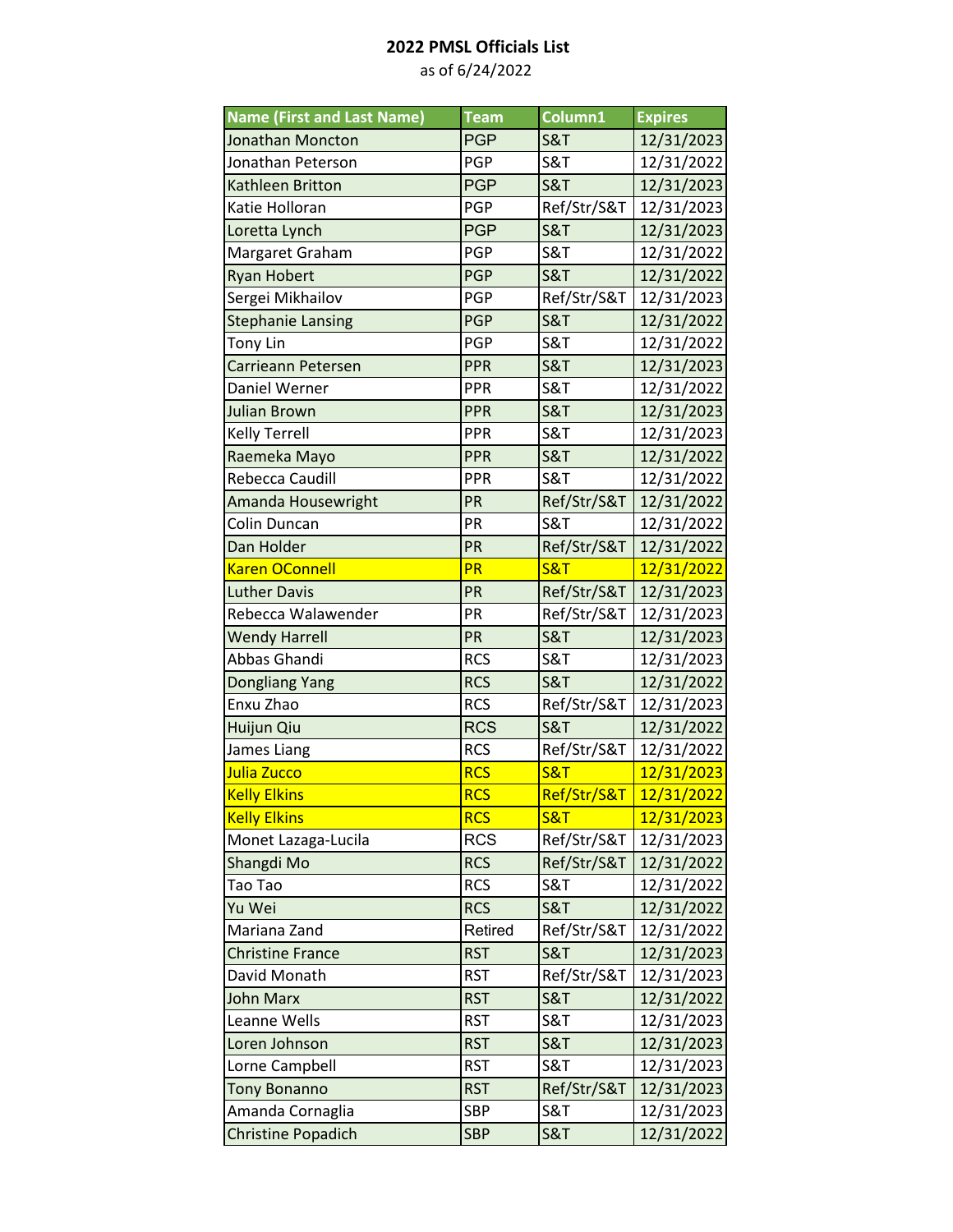| <b>Name (First and Last Name)</b> | <b>Team</b> | Column1        | <b>Expires</b> |
|-----------------------------------|-------------|----------------|----------------|
| <b>Claire Pak</b>                 | <b>SBP</b>  | Ref/Str/S&T    | 12/31/2022     |
| Dana Bearman                      | <b>SBP</b>  | <b>S&amp;T</b> | 12/31/2022     |
| Elizabeth Kominski                | <b>SBP</b>  | <b>S&amp;T</b> | 12/31/2022     |
| <b>Emily Tinnin</b>               | <b>SBP</b>  | <b>S&amp;T</b> | 12/31/2022     |
| Jennifer Duran                    | <b>SBP</b>  | <b>S&amp;T</b> | 12/31/2022     |
| <b>JENNIFER DURAN</b>             | <b>SBP</b>  | Ref/Str/S&T    | 12/31/2023     |
| Laura Miller                      | <b>SBP</b>  | Ref/Str/S&T    | 12/31/2022     |
| <b>Lisa Mantel</b>                | <b>SBP</b>  | <b>S&amp;T</b> | 12/31/2023     |
| Lois Kent                         | <b>SBP</b>  | Ref/Str/S&T    | 12/31/2022     |
| Mark Kominski                     | <b>SBP</b>  | <b>S&amp;T</b> | 12/31/2022     |
| Michael Bearman                   | <b>SBP</b>  | Ref/Str/S&T    | 12/31/2022     |
| Philip Kominski                   | <b>SBP</b>  | Ref/Str/S&T    | 12/31/2022     |
| <b>Steed Edwards</b>              | <b>SBP</b>  | Ref/Str/S&T    | 12/31/2022     |
| Stella Harrison                   | <b>SBP</b>  | <b>S&amp;T</b> | 12/31/2022     |
| Cyrus Salazar                     | <b>SVA</b>  | <b>S&amp;T</b> | 12/31/2022     |
| Dawn Cartwright                   | <b>SVA</b>  | <b>S&amp;T</b> | 12/31/2023     |
| Doug Goodell                      | <b>SVA</b>  | Ref/Str/S&T    | 12/31/2022     |
| Jennifer Warnack                  | <b>SVA</b>  | <b>S&amp;T</b> | 12/31/2023     |
| Jessica Tompkins                  | <b>SVA</b>  | Ref/Str/S&T    | 12/31/2023     |
| <b>Joe Park</b>                   | <b>SVA</b>  | <b>S&amp;T</b> | 12/31/2023     |
| Kenneth Britt                     | <b>SVA</b>  | Ref/Str/S&T    | 12/31/2023     |
| Mark Kang                         | <b>SVA</b>  | <b>S&amp;T</b> | 12/31/2022     |
| Meghan Carlson                    | <b>SVA</b>  | Ref/Str/S&T    | 12/31/2023     |
| <b>Richard Warnack</b>            | <b>SVA</b>  | <b>S&amp;T</b> | 12/31/2023     |
| <b>Tim Carlson</b>                | <b>SVA</b>  | Ref/Str/S&T    | 12/31/2023     |
| <b>Todd Jameson</b>               | <b>SVA</b>  | Ref/Str/S&T    | 12/31/2023     |
| Amia Johnson                      | TB          | <b>S&amp;T</b> | 12/31/2022     |
| Clair Koroma                      | TB          | <b>S&amp;T</b> | 12/31/2022     |
| <b>Dawn Gilbert</b>               | <b>TB</b>   | <b>S&amp;T</b> | 12/31/2022     |
| <b>Dawn Gilbert</b>               | <b>TB</b>   | <b>S&amp;T</b> | 12/31/2023     |
| Dawn Gilbert                      | TВ          | S&T            | 12/31/2023     |
| <b>Derrick H Lindsey</b>          | TB          | Ref/Str/S&T    | 12/31/2022     |
| Horace V Leslie Jr                | ТB          | <b>S&amp;T</b> | 12/31/2022     |
| <b>Ketedrea Daniels</b>           | TB          | <b>S&amp;T</b> | 12/31/2022     |
| Tamara Minor                      | ТB          | S&T            | 12/31/2023     |
| <b>Troy A Stovall</b>             | TB          | Ref/Str/S&T    | 12/31/2022     |
| William Koroma                    | ТB          | <b>S&amp;T</b> | 12/31/2022     |
| <b>Yolanda Perry</b>              | TB          | <b>S&amp;T</b> | 12/31/2022     |
| Abdul Zaid                        | TН          | Ref/Str/S&T    | 12/31/2022     |
| Alita Gothard                     | TH          | <b>S&amp;T</b> | 12/31/2022     |
| Dante Barnes                      | TH          | Ref/Str/S&T    | 12/31/2022     |
| Faiza Al-Warith                   | TН          | Ref/Str/S&T    | 12/31/2022     |
| Michael Hansford                  | TН          | <b>S&amp;T</b> | 12/31/2022     |
| <b>MICHAEL HANSFORD</b>           | TН          | <b>S&amp;T</b> | 12/31/2022     |
| Tina Latimer                      | TН          | S&T            | 12/31/2022     |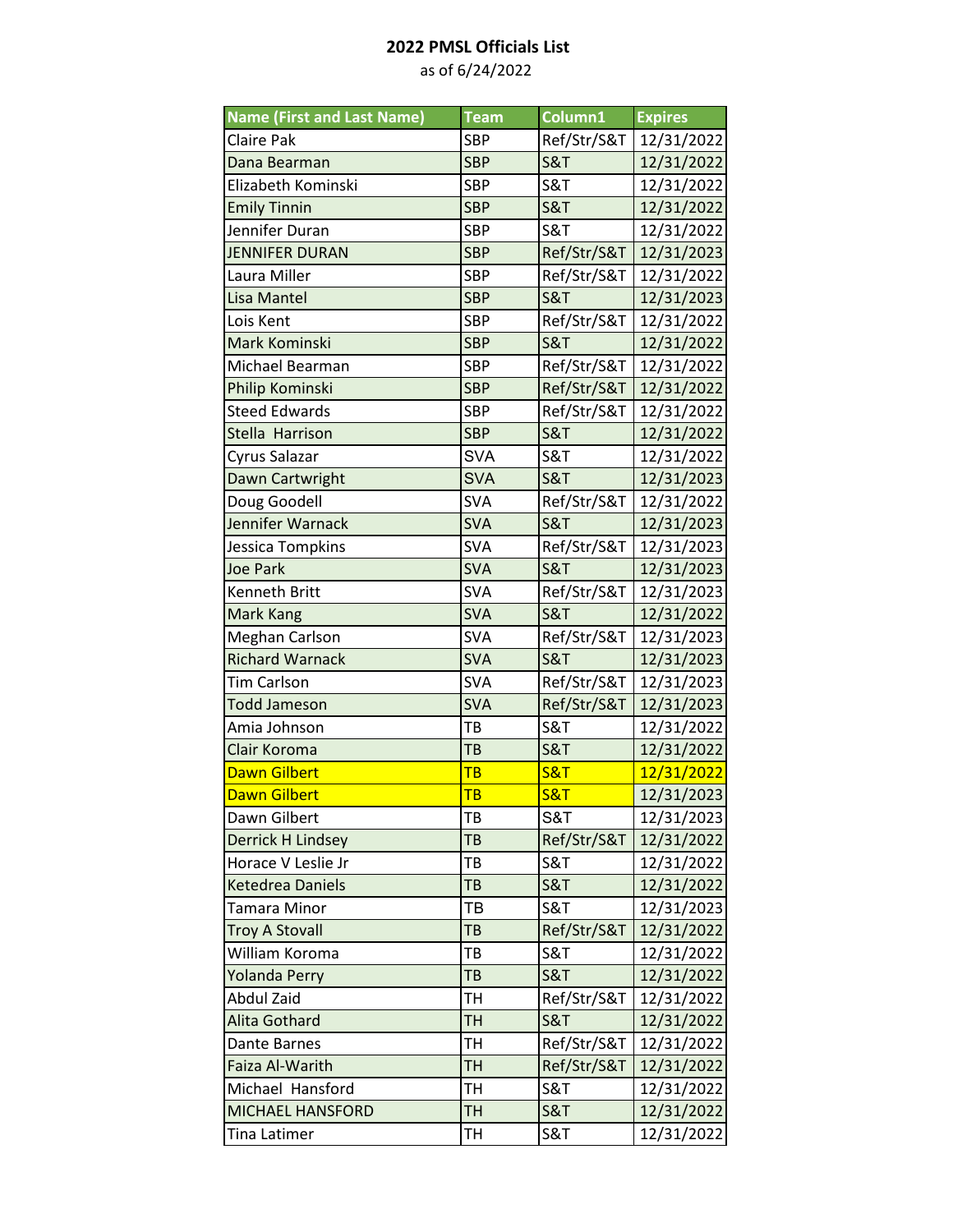| <b>Name (First and Last Name)</b> | <b>Team</b> | Column1        | <b>Expires</b> |
|-----------------------------------|-------------|----------------|----------------|
| Azzam Islam                       | <b>WA</b>   | <b>S&amp;T</b> | 12/31/2023     |
| <b>Bill McMahon</b>               | WA          | Ref/Str/S&T    | 12/31/2022     |
| Cherlynn Venit                    | <b>WA</b>   | Ref/Str/S&T    | 12/31/2022     |
| Diane Parker                      | WA          | <b>S&amp;T</b> | 9/23/2022      |
| Hasan Islam                       | <b>WA</b>   | <b>S&amp;T</b> | 12/31/2023     |
| Kate Johnson                      | <b>WA</b>   | Ref/Str/S&T    | 12/31/2022     |
| Laura Darnell                     | <b>WA</b>   | <b>S&amp;T</b> | 12/31/2023     |
| Nicholas M Katawczik              | <b>WA</b>   | <b>S&amp;T</b> | 12/31/2022     |
| <b>Ruth Skwarek</b>               | <b>WA</b>   | <b>S&amp;T</b> | 12/31/2022     |
| Vincent Skwarek                   | <b>WA</b>   | <b>S&amp;T</b> | 12/31/2022     |
| <b>Byron Moran</b>                | <b>WLS</b>  | <b>S&amp;T</b> | 12/31/2022     |
| <b>Camille Young</b>              | <b>WLS</b>  | <b>S&amp;T</b> | 12/31/2022     |
| <b>Courtney Lawrence</b>          | <b>WLS</b>  | <b>S&amp;T</b> | 12/31/2023     |
| lan Vissers                       | <b>WLS</b>  | <b>S&amp;T</b> | 12/31/2023     |
| <b>Joseph Flores</b>              | <b>WLS</b>  | <b>S&amp;T</b> | 12/31/2023     |
| <b>Michael Hughes</b>             | <b>WLS</b>  | <b>S&amp;T</b> | 12/31/2023     |
| Nicole Schmidt                    | <b>WLS</b>  | <b>S&amp;T</b> | 12/31/2022     |
| Ryan Ethridge                     | <b>WLS</b>  | Ref/Str/S&T    | 12/31/2023     |
| <b>Stephen Schmidt</b>            | <b>WLS</b>  | Ref/Str/S&T    | 12/31/2023     |
| Susan Holliday Buda               | <b>WLS</b>  | Ref/Str/S&T    | 12/31/2022     |
| <b>Terrence McCall</b>            | <b>WLS</b>  | <b>S&amp;T</b> | 12/31/2022     |
| Thad Mann                         | <b>WLS</b>  | <b>S&amp;T</b> | 12/31/2022     |
| Alicia Harrelson                  | <b>WOW</b>  | <b>S&amp;T</b> | 12/31/2022     |
| <b>Beatrice Dabney</b>            | <b>WOW</b>  | <b>S&amp;T</b> | 12/31/2022     |
| Dave Polk                         | <b>WOW</b>  | Ref/Str/S&T    | 12/31/2022     |
| Jennifer Clark                    | <b>WOW</b>  | Ref/Str/S&T    | 12/31/2023     |
| <b>Mark Dabney</b>                | <b>WOW</b>  | <b>S&amp;T</b> | 12/31/2022     |
| <b>Quincy Pearson</b>             | <b>WOW</b>  | <b>S&amp;T</b> | 12/31/2022     |
| <b>Rich McMillen</b>              | <b>WOW</b>  | Ref/Str/S&T    | 12/31/2022     |
| <b>Scott Decker</b>               | <b>WOW</b>  | <b>S&amp;T</b> | 12/31/2022     |
| <b>Sheray Sims</b>                | <b>WOW</b>  | Ref/Str/S&T    | 12/31/2022     |
| theresa burriss                   | <b>WOW</b>  | <b>S&amp;T</b> | 12/31/2022     |
| <b>Tina Huber</b>                 | <b>WOW</b>  | Ref/Str/S&T    | 12/31/2022     |
| Tisha Jones-Diggs                 | <b>WOW</b>  | <b>S&amp;T</b> | 12/31/2022     |
| Andrea Christiansen               | <b>WPT</b>  | Ref/Str/S&T    | 12/31/2022     |
| elizabeth lally                   | <b>WPT</b>  | <b>S&amp;T</b> | 12/31/2022     |
| Jennifer Gross                    | <b>WPT</b>  | Ref/Str/S&T    | 12/31/2022     |
| Katrina Streeter                  | <b>WPT</b>  | <b>S&amp;T</b> | 12/31/2023     |
| <b>Kelly Felder</b>               | <b>WPT</b>  | Ref/Str/S&T    | 12/31/2022     |
| Kristina Stanley                  | <b>WPT</b>  | S&T            | 12/31/2023     |
| Lisa Yousif                       | <b>WPT</b>  | <b>S&amp;T</b> | 12/31/2022     |
| Mayka Puente de Righi             | <b>WPT</b>  | Ref/Str/S&T    | 12/31/2023     |
| Michelle Padfield                 | <b>WPT</b>  | <b>S&amp;T</b> | 12/31/2022     |
| Nicole Bartels                    | <b>WPT</b>  | Ref/Str/S&T    | 12/31/2023     |
| <b>Rosie Sheppard</b>             | <b>WPT</b>  | <b>S&amp;T</b> | 12/31/2023     |